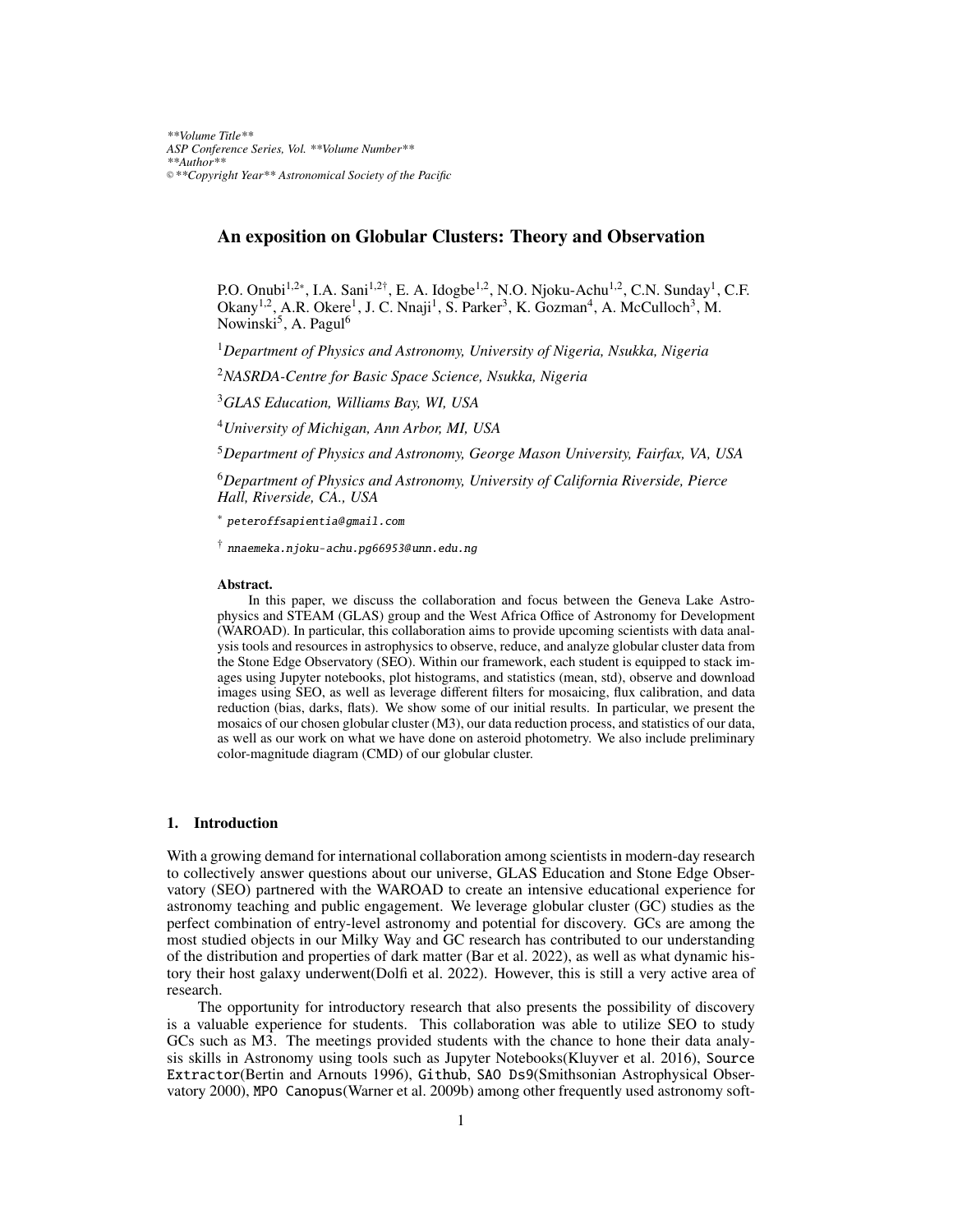ware. These meetings and instruction provide valuable experience and resources to students, including access to the SEO telescope and its data as well as data from the Yerkes telescopes. Throughout this paper, we will discuss the structure of the program, background information, and the results of the collaboration to date. We also comment on future plans to characterize the GC properties (ages, metallicities, and colors) of the stellar populations in our clusters.

Our project involved meeting online via Zoom, utilizing Slack to communicate and observe remotely, and performing analyses online using Jupyter notebooks / online tutorials on archival and current data from the SEO telescope. This framework encourages and supports crosscultural collaboration.

Section [2](#page-1-0) describes the international collaboration between GLAS and the WAROAD. The data collection and analysis process can be found in Section [3](#page-2-0) for the two study cases presented in this work. We discuss the results of our data analysis in Section [4,](#page-5-0) with concluding statements in Section [5.](#page-6-0)

### <span id="page-1-0"></span>2. GLAS Education and International Collaboration

Geneva Lake Astrophysics and STEAM (GLAS) Education is a non-profit organization in southern Wisconsin. It was established to promote education and student research programs from the University of Chicago's Yerkes Observatory when it closed in 2018. Over the past three years, GLAS Education has lived up to its mission statement by staying committed to a mission of service, to provide inclusive STEM experiences for individual, local and global good, through innovative educational programs that are anchored in a multi-generational community and make the world a better place, through unprecedented engagement in astronomy and STEM<sup>[1](#page-1-1)</sup>.

GLAS has been collaborating with Stone Edge Observatory, the Western and Southern Africa Regional Office of Astronomy for Development (WAROAD and SAROAD) to provide research experiences to undergraduate and graduate students. This collaboration was strengthened by the emergence of the COVID-19 pandemic. The need for remote collaborations has birthed a set of new students who are passionate about astronomy and space sciences. With the aid of the SEO 0.5m telescope, students are able to carry out observations from anywhere around the world. This has resulted to some publications to the minor planet bulletin [\(Sani et al.](#page-8-3) [2021a\)](#page-8-3)and ASP conference proceedings papers[\(Njoku-Achu et al. 2021\)](#page-8-4).

# 2.1. Collaboration Goals and Framework

The purpose of this collaboration is to provide a model of ongoing mentorship that can lead to published work and research skill development. Through this, we apply for grants to provide access to technology and stable internet connections, forming a nested mentorship structure that provides upcoming scientists, who have interest in Astronomy, with the opportunity to learn and develop the capacity required to identify potential targets of interest and plan observations independently. These include students at a different academic level, industry, and gender. We have targeted three sustainable development goals, which include: education, gender equality, and inequality.

- Education: We aim to increase scientific and research literacy, including data acquisition and analysis skills that are heavily used in present-day astronomy research. Our focus is on skills which are not only beneficial in the context academia, but are transferable to data analysis in industry. This includes a working knowledge of programming languages, including Python, as well as statistical analyses.
- Gender Equality: Acutely aware of the challenges associated with the participation of women in data science astronomy, we bid for an equal future and a sustainable world by integrating female leaders into the project to improve on their output in coding, data

<span id="page-1-1"></span><sup>1</sup>https://www.glaseducation.org/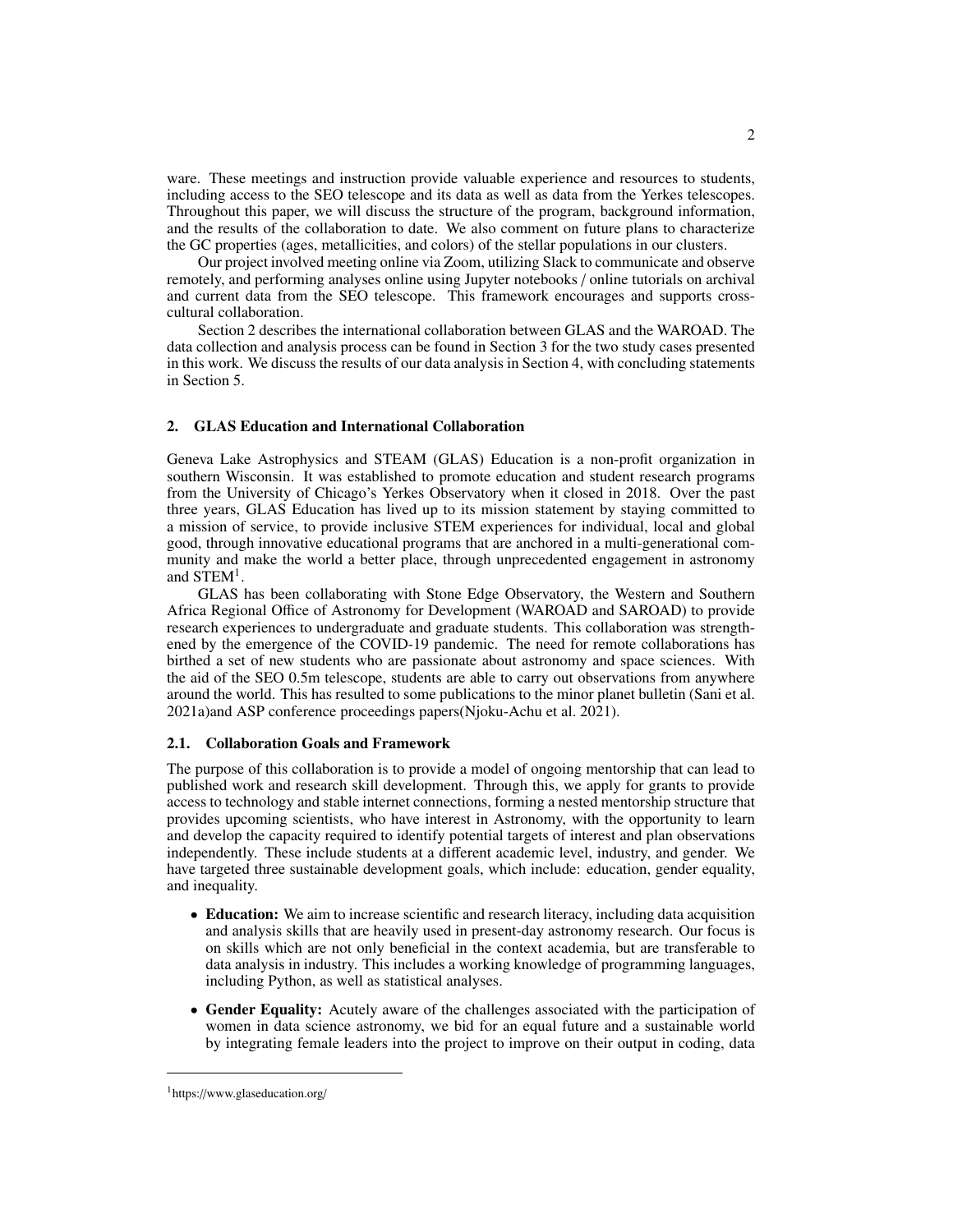analysis, astronomy and research. The current representation of women in stem research fields in Nigeria is currently between 17 and 20 percent according to counts from 2015-18 [\(Ekine and Aremu\)](#page-7-3).

• Inequality: The SEAS project has brought people together globally without any physical interaction in this era of a global pandemic. With fast, reliable and stable internet access, students and leaders can keep in touch in real-time to address problems of mutual concern without limitations of distance, time zones and climate.

### 2.2. Working Groups

As a stepping stone toward these goals, for this work, we focus on two science cases using photometric data from SEO and legacy data from the Yerkes Observatory telescopes: (1) the creation of a color-magnitude diagram for a globular cluster and; (2) the analysis of asteroid lightcurves. These two analyses require deep understanding of the instruments and data of SEO, and develop the computing and coding skill of the students in the program, as they use and develop software for each of these analyses.

At the end of this project, we expect these students will share the knowledge gained with their peers, schools, workplace, and country.

### <span id="page-2-0"></span>3. Data & Methods

As mentioned earlier, in this work we present two different study cases: Globular cluster observations, and Asteroid observations. These explore different types of astronomical objects and analysis techniques (static versus transient science), that give the students an overview of the breadth of analyses in modern astronomy.

Through these projects, students further developed their data analysis techniques and bettered their understanding of these astronomical objects. In the context of both projects, students gained programming and statistical analysis skills. Specifically, students use Python (a programming language that is extensively used in astronomy research, as well as industry) to create analysis scripts. These skills will serve them in their careers and ongoing research in the astronomical community.

#### <span id="page-2-1"></span>3.1. Globular cluster observations

Globular clusters (GCs) are stable, symmetrical, tightly bound by gravity, groups of tens of thousands to millions of stars formed about 13 to 15 billion years ago, and as such they are the oldest surviving stellar subsystems in galaxies. The Milky Way Galaxy contains more than 150 GCs [\(Harris 1996\)](#page-8-5).

A typical GC has the highest concentration of stars near its own center. In these central regions of the cluster, the stars are so closely packed that often it becomes difficult to distinguish individual light-sources from each other, whereas on the outskirts of GCs the stars are easier to distinguish. This is illustrated in Figure [1,](#page-3-0) which shows M3 (NGC 5272) in the northern constellation of Canes Venatici. The star density in the center of the cluster is much higher by measuring photometrically, which can also be seen by visual analysis.

The study of the properties of GCs in our Galaxy and in external galaxies can provide important clues on the formation and the evolution of individual globular clusters and of their host galaxies [\(Vesperini 2000\)](#page-8-6).

GCs are of interest because they can help trace the chemical and dynamical evolution of the Milky Way. Additionally, since the orbits of GCs may have kept their characteristics from the early times of the formation of the Milky Way, we may extract from their kinematics some clues for the understanding of the origin of the Milky Way.

A basic tool in astronomy, widely used for the study of GCs is the Hertzsprung-Russell (HR) diagram. An H-R diagram, also known as color-magnitude diagram (CMD), shows the relationship between a star's temperature and its luminosity.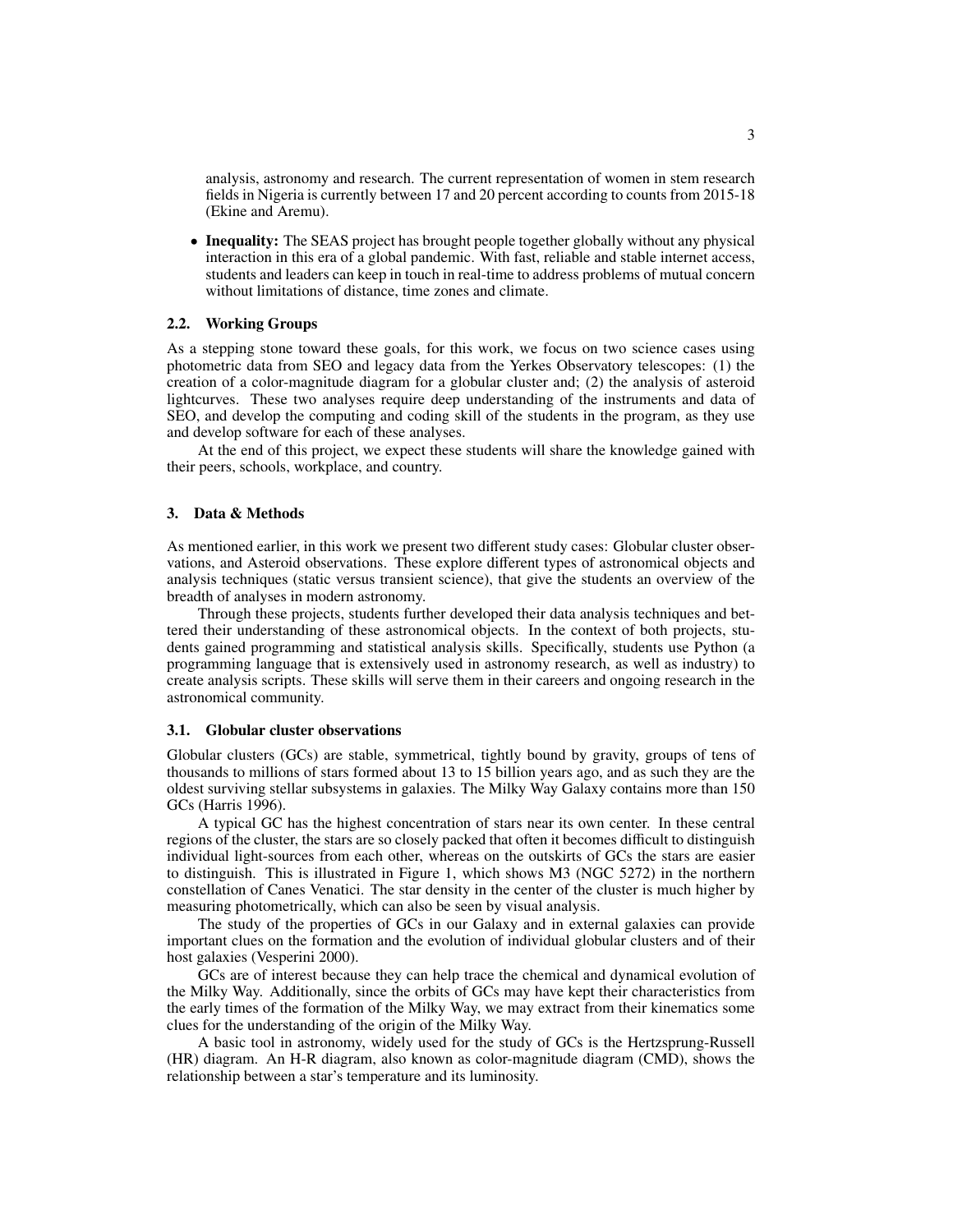

<span id="page-3-0"></span>Figure 1. Background subtracted M3 Mosaic image in *r*-band.

The need to profile characteristics of stellar evolution, in order to deduce the properties of the halo of the Galaxy, and to establish a lower limit of the age for the Galaxy and the universe has long been the driving force towards color-magnitude diagram studies of globular clusters [\(Peterson 1986\)](#page-8-7).

In order to build the color-magnitude diagram, we need to process and measure photometric properties for objects in the globular cluster fields. Measurements of individual objects in crowded environments are particularly challenging, as overlaps between different sources are common, potentially biasing the results. Fortunately, the color determination members of the globular clusters is typically unbiased, as most of the members showcase similar colors. We collected legacy images from the SBIG STL-1001  $CCD<sup>2</sup>$  $CCD<sup>2</sup>$  $CCD<sup>2</sup>$  mounted on the Yerkes 24-inch telescope. Additionally, we supplemented images taken by the SEO camera, which uses an e2v CCD 2[3](#page-3-2)0-42 sensor, mounted on the 0.5-m SEO telescope<sup>3</sup>. Each image covers a 26'  $\times$  26' field of view, and are stored in FITS format. The first step in our process is to calibrate the raw images obtained by the sensor.

Following common procedure for most astronomical analyses the images are bias, flat, and dark-corrected. This calibration is carried out using a calibration pipeline specifically developed for SEO. After the image calibration, we align and coadd using inverse variance weighting the individual images of a given field in each band analyzed. We perform detection, deblending and flux measurements in the coadded images using SEP [\(Barbary 2016;](#page-7-4) [Bertin and Arnouts 1996\)](#page-7-2). For our studies we focus on photometric measurement using the Sloan Digital Sky Survey (SDSS)  $g'$ , *i*<sup>'</sup> filter bands [\(Abazajian et al. 2009\)](#page-7-5). Their throughput as provided by speclite<sup>[4](#page-3-3)</sup> is depicted in Figure 2. The flux calibration is automatically carried out by the SEO pineline by is depicted in Figure [2.](#page-4-0) The flux calibration is automatically carried out by the SEO pipeline by spatially matching with SDSS photometric catalogs and relying on the fact that our images use the same filter system. This photometric calibration procedure ignores differences in the sensor, and overall photometric throughput between the optical systems of Yerkes, SEO, and SDSS.

<span id="page-3-1"></span><sup>2</sup>Technical specifications can be found here.

<span id="page-3-2"></span><sup>3</sup><https://stoneedgeobservatory.com>

<span id="page-3-3"></span><sup>4</sup><speclite.readthedocs.io>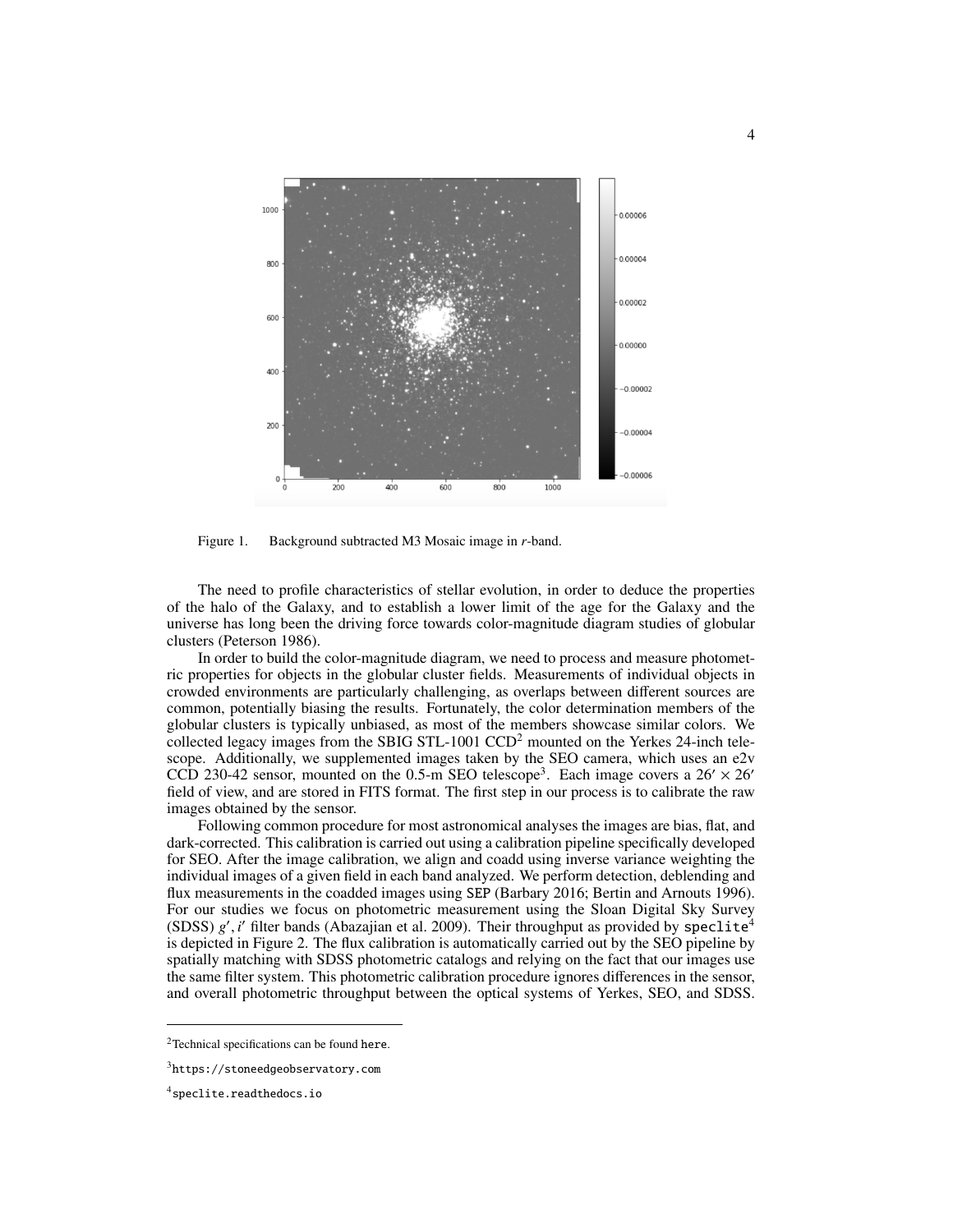

<span id="page-4-0"></span>Figure 2. Filter throughputs of the SDSS-like filters mounted on SEO and Yerkes 40" telescope for our GC studies.

However the accuracy of the procedure is sufficient for the purposes of this work. A detailed analysis of the flux calibration procedure is out of the scope of this work, and is open for future studies.

For this work, we focus on images of the M3 cluster (NGC 5272) in the constellation of Canes Venatici. In particular, we use a set of 55 images in *g* and 40 images in *i* band. Each of these exposures was 100 s long, for a total exposure time of 5500 and 4000 s in *g* and *i*-bands, respectively. One of the final mosaics is shown in Figure [1.](#page-3-0)

# <span id="page-4-1"></span>3.2. Asteroid studies

The second case of interest of this work deals with the determination of photometric lightcurves of asteroids. This is a great alternative case for our students, as the main focus of this type of study is to analyze the variability in the brightness of a given astronomical source as a function of time, as opposed to the previous study case, where we focused on determining the surface brightness and colors of the GC members. Part of the results showed in this section, those referring to asteroid 15989, are published in the Minor Planet Bulletin [\(Sani et al. 2021b\)](#page-8-8), showing the success of our collaboration. The results for the second asteroid presented in this section, asteroid 1637 Swings have been submitted for review to the Minor Planet Bulletin.

The data used for this study was acquired using the SEO 0.5-m telescope. The images are taken using no passband filters, and they follow the same basic calibration procedure as in the case of GCs to generate the science-ready images. In this case, instead of being interested in the measurement of apparent flux using a deep coadded image, we study the changes in the observed magnitude of the source of interest as a function of time, which helps us to determine its period and geometry.

MPO Canopus was used for the analysis of the target asteroids. This software was used to bring together the measured brightness of the asteroids on the images to create lightcurves. Once the lightcurves were generated, we proceeded to their analysis, using again MPO Canopus to estimate their periods and amplitudes. The science ready images were calibrated using dark, bias and flat field frame from windows command line. We made use of solar colored field stars from CMC- 15 catalogue to convert instrumental magnitude to R magnitude. Analyses were done using features of MPO Canopus to estimate the period and amplitude of the asteroid.

In particular we focus on two targets: Asteroid 15989, and 1637 Swings. Observations for asteroid 15989 were carried out over two nights and 374 data points were collected, using 120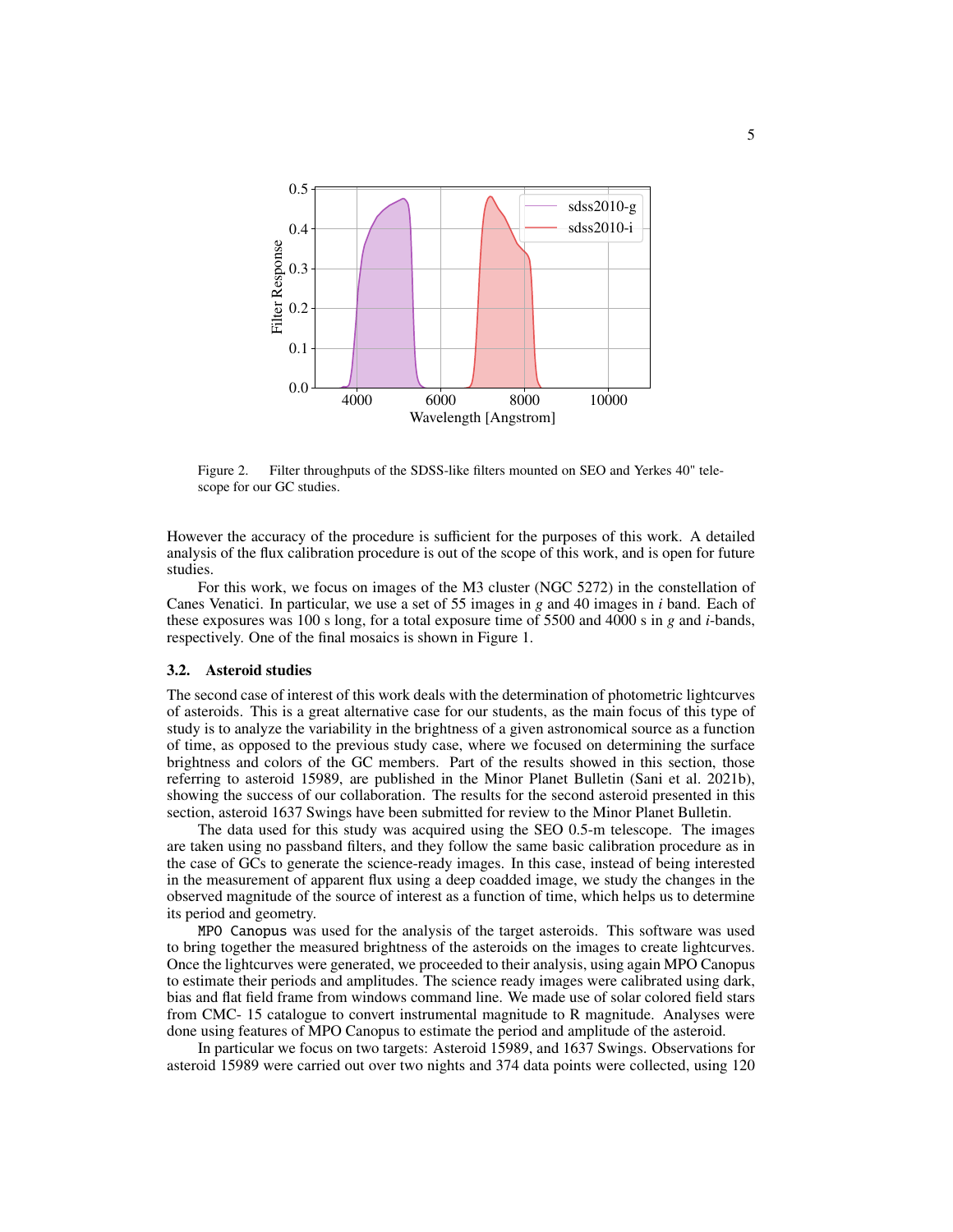

<span id="page-5-1"></span>Figure 3. H-R diagram of the M3 globular cluster, as measured using the data presented in this work

second exposures. Observations for asteroid 1637 Swings were carried out over two nights and 255 data points were collected.

### <span id="page-5-0"></span>4. Results

### 4.1. Globular cluster studies

Using the data and calibration presented in section [3.1,](#page-2-1) we measured the magnitude in g-band and r-band of the sources in the M3 GC. The resulting CMD is shown in the right panel of Figure [3.](#page-5-1)

From our plot in figure [3,](#page-5-1) the turn off point can be measured. This is the point were the stars exhaust their main fuel; hydrogen and leave the main-sequence phase. By determining the mass of the main-sequence turnoff stars, we get the age of the cluster.

Future work will use this H-R diagram to find the age and distance to M3 by fitting models or isochrones to it.

### 4.2. Asteroid 15989 and 1637 Swings

Using the asteroid data presented in Section [3.2,](#page-4-1) proceed to the lightcurve analysis of our two sources of interest, which are shown in Figure [4](#page-6-1) and Figure [5.](#page-6-2) The results for asteroid 15989, are published in [Sani et al.](#page-8-8) [\(2021b\)](#page-8-8). The lightcurve analysis showed a solution for the rotational period of  $T = 5.528 \pm 0.006$  hours and with amplitude of  $A = 0.57 \pm 0.05$  mag. This result was suggested by the strongest peak in the period spectrum of this asteroid. The results for asteroid 15989 agreed with earlier results published in Lightcurve Database [\(Warner et al. 2009a\)](#page-8-9) as calculated by [Pravec](#page-8-10) [\(2021\)](#page-8-10).

The lightcurve analysis of the asteroid 1637 Swings showed a solution for the rotational period of  $T = 10.226 \pm 0.009$  h and with amplitude of  $A = 0.25 \pm 0.007398$  mag (Sani et al.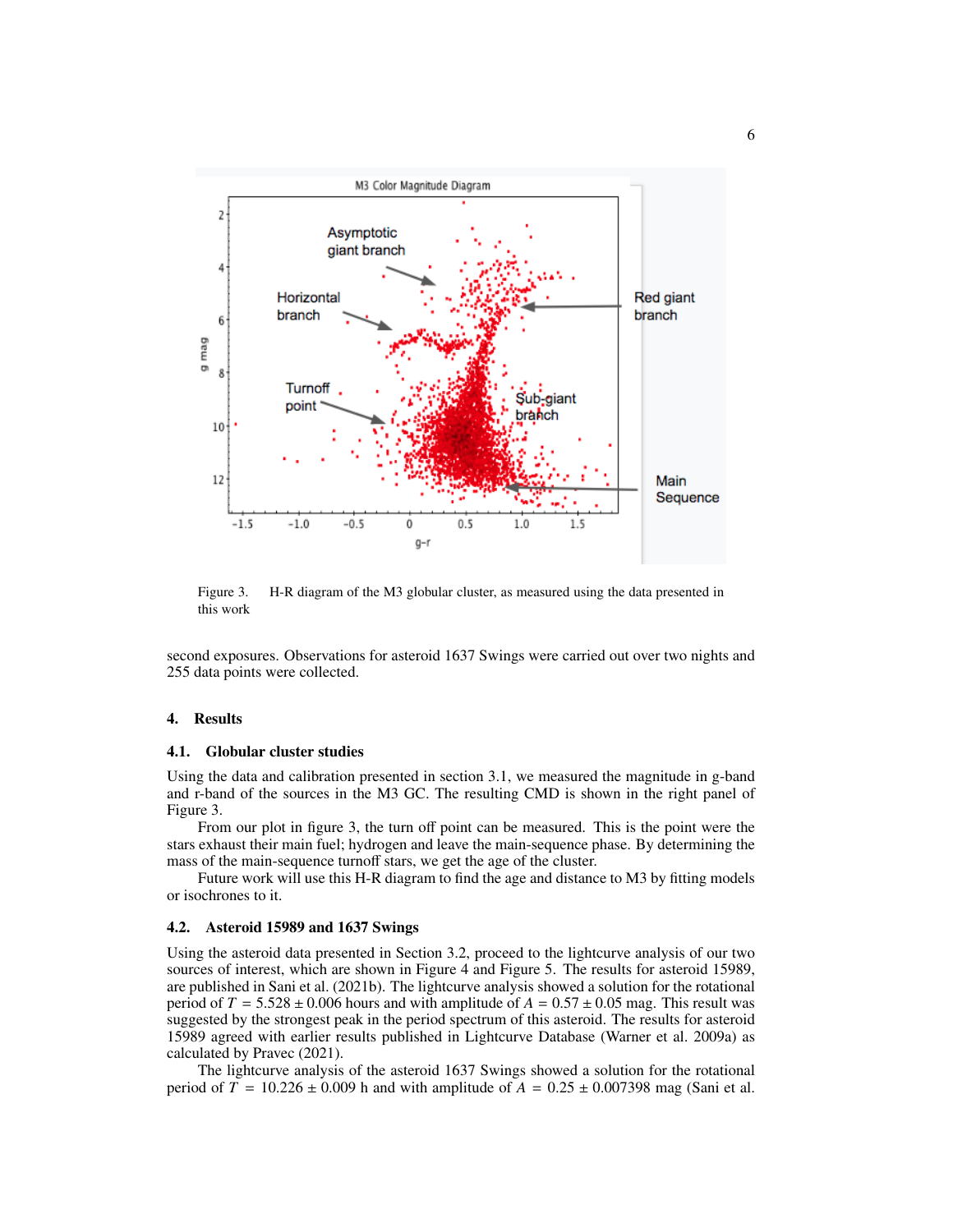![](_page_6_Figure_0.jpeg)

<span id="page-6-1"></span>Figure 4. Lightcurve for asteroid 15989 as shown in [Sani et al.](#page-8-8) [\(2021b\)](#page-8-8). Over 374 data points were collected to create this lightcurve using 120 s exposures. Two sets of data points collected on 01/26/2017 (blue triangles) and 01/29/2017 (purple diamonds) are shown. The best-fit 4th order polynomial is shown as a solid line. The lightcurve, errors, and fit were determined using MPO Canopus.

2021, submitted). This result was suggested by the strongest peak in the period spectrum of the asteroid. The asteroid lightcurve Database [\(Warner et al. 2009a\)](#page-8-9) published a rotational period of 10.264 h [\(Brincat and Galdies 2018\)](#page-7-6) for this object, in agreement with our results.

![](_page_6_Figure_4.jpeg)

<span id="page-6-2"></span>Figure 5. Lightcurve for asteroid 1637 Swings. Two datasets are shown, a set collected on 10/27/2017 (blue symbols) and 10/28/2017 (purple symbols) comprising a total of 255 data points using 120 s exposures. The best-fit 4th order polynomial is shown as the solid line. As in Figure [4,](#page-6-1) lightcurve, errors, fits and results were obtained using MPO Canopus.

# <span id="page-6-0"></span>5. Conclusion

The search to expand understanding and collectively answer questions about our universe brought about the international collaboration among GLAS Education and Stone Edge Observatory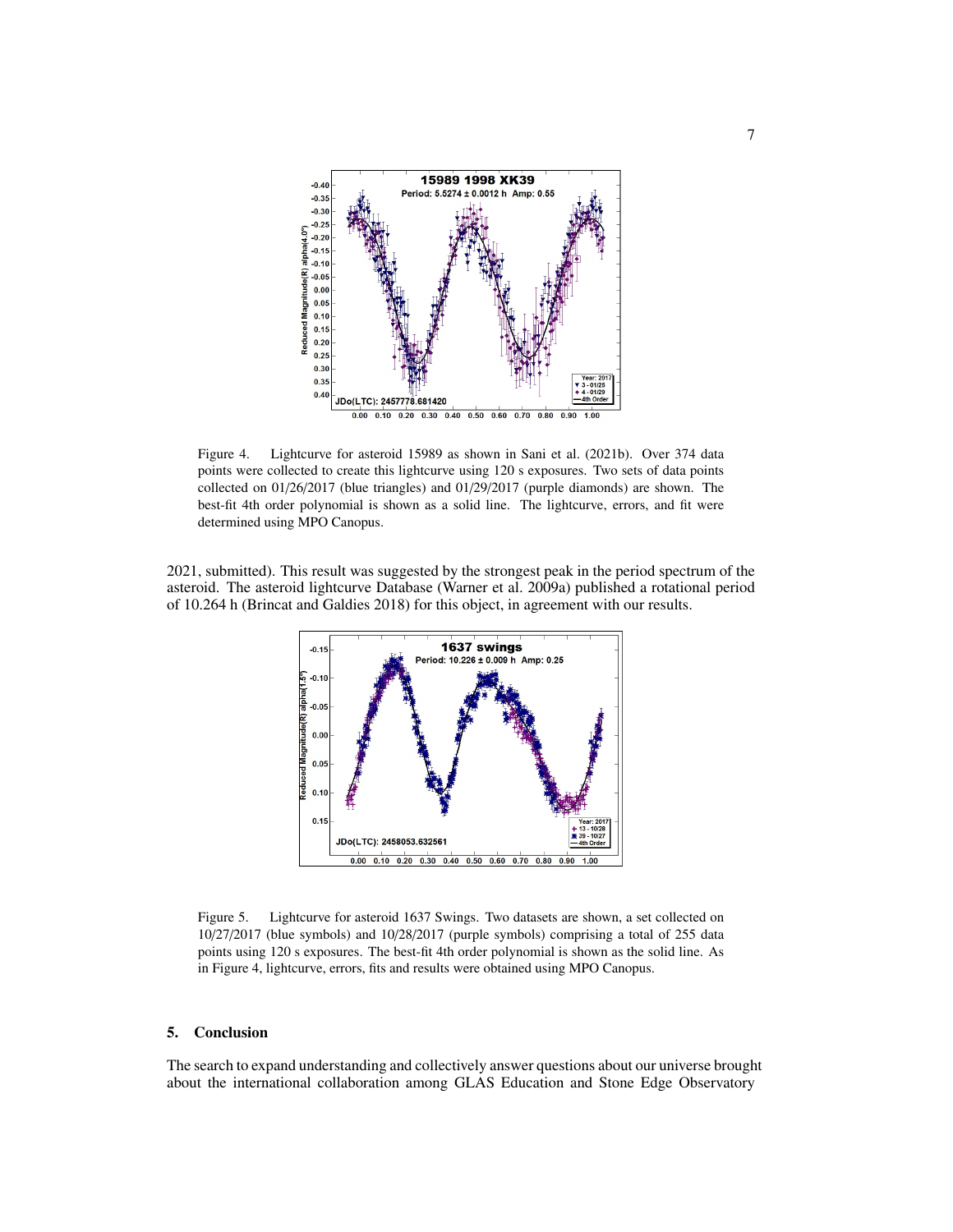(SEO) partnered with the WAROAD to create an intensive educational experience for astronomy teaching and public engagement. Globular cluster (GC) studies, a very active area of research was leveraged upon, as the perfect combination of entry-level astronomy and potential for discovery. It has included introducing upcoming scientists with data analysis tools in astrophysics to observe, reduce, and analyze globular cluster data from SEO. We have presented the results of the mosaics, our data reduction process, statistics of our data for our chosen globular cluster (M3), and the color-magnitude diagram (CMD) of our globular cluster. The primary authors of this manuscript have presented their results in conferences, including the Astronomical Society of Nigeria (ASN) and the Astronomical Society of the Pacific (ASP).

Our plans for future work will include characterizing the properties (ages, metallicities, and colors) of the stellar populations in our clusters. Also, continuing surveys on asteroid photometry and other new transient objects.

### 6. Acknowledgements

The authors would like to acknowledge the IAU ROAD offices, including NAROAD, WAROAD, SAROAD. Management and Scientists at Centre for basic Space Science, National Space Research and Development Agency, Abuja, Nigeria. We would also like to acknowledge Emil Pellett, an undergraduate at the University of Wisconsin, Madison, for usage of his color image of the moon. Finally, our deepest appreciation to the McQuown Trust for the financial support that makes this effort possible.

### References

- <span id="page-7-5"></span>Kevork N. Abazajian, Jennifer K. Adelman-McCarthy, Marcel A. Agüeros, Sahar S. Allam, Carlos Allende Prieto, Deokkeun An, Kurt S. J. Anderson, Scott F. Anderson, James Annis, Neta A. Bahcall, C. A. L. Bailer-Jones, J. C. Barentine, Bruce A. Bassett, Andrew C. Becker, Timothy C. Beers, Eric F. Bell, Vasily Belokurov, Andreas A. Berlind, Eileen F. Berman, Mariangela Bernardi, Steven J. Bickerton, Dmitry Bizyaev, John P. Blakeslee, et al. The Seventh Data Release of the Sloan Digital Sky Survey. ApJS, 182(2):543–558, June 2009. doi: 10.1088/0067-0049/182/2/543.
- <span id="page-7-0"></span>Nitsan Bar, Shany Danieli, and Kfir Blum. Dynamical friction in globular cluster-rich ultradiffuse galaxies: the case of NGC5846-UDG1. *arXiv e-prints*, art. arXiv:2202.10179, February 2022.
- <span id="page-7-4"></span>Kyle Barbary. Sep: Source extractor as a library. *Journal of Open Source Software*, 1(6):58, 2016. doi: 10.21105/joss.00058. URL <https://doi.org/10.21105/joss.00058>.
- <span id="page-7-2"></span>E. Bertin and S. Arnouts. SExtractor: Software for source extraction. A&AS, 117:393–404, June 1996. doi: 10.1051/aas:1996164.
- <span id="page-7-6"></span>Stephen M. Brincat and Charles Galdies. Photometric Observations of Main-belt Asteroids 1968 Mehltretter 2681 Ostrovskij & 3431 Nakano. *Minor Planet Bulletin*, 45(3):244–245, July 2018.
- <span id="page-7-1"></span>Arianna Dolfi, Joel Pfeffer, Duncan A. Forbes, Warrick J. Couch, Kenji Bekki, Jean P. Brodie, Aaron J. Romanowsky, and J. M. Diederik Kruijssen. The present-day globular cluster kinematics of lenticular galaxies from the E-MOSAICS simulations and their relation to the galaxy assembly histories. MNRAS, 511(3):3179–3197, April 2022. doi: 10.1093/mnras/stac258.
- <span id="page-7-3"></span>Adefunke Ekine and Ayotola Aremu. Making the future of african stem female. URL [https://www.brookings.edu/blog/africa-in-focus/2022/02/10/](https://www.brookings.edu/blog/africa-in-focus/2022/02/10/making-the-future-of-african-stem-female/#:~:text=In%20Nigeria%20specifically%2C%20women%20represent,20%20percent%20of%20science%20researchers.) [making-the-future-of-african-stem-female/#:~:text=In%20Nigeria%](https://www.brookings.edu/blog/africa-in-focus/2022/02/10/making-the-future-of-african-stem-female/#:~:text=In%20Nigeria%20specifically%2C%20women%20represent,20%20percent%20of%20science%20researchers.)